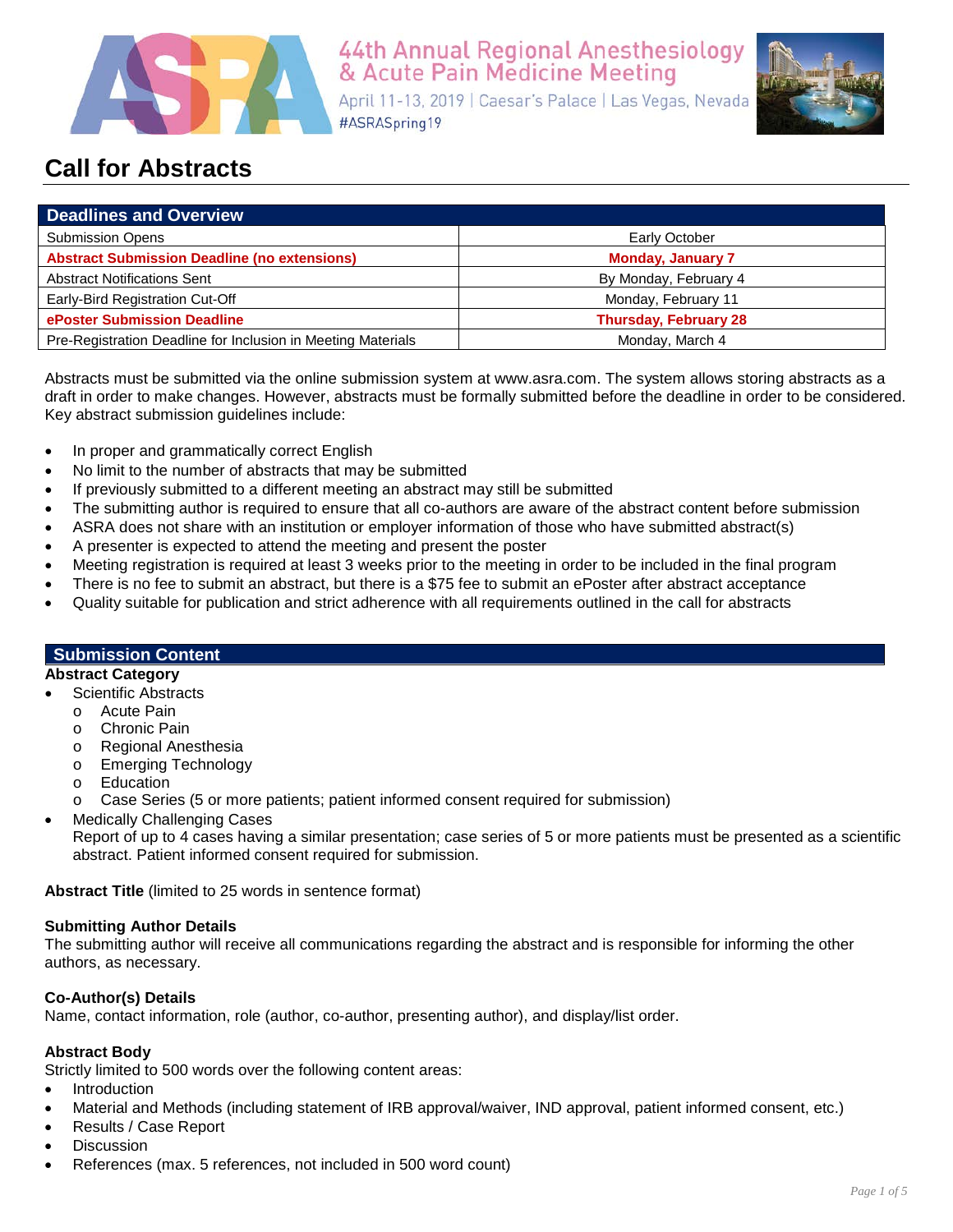

44th Annual Regional Anesthesiology & Acute Pain Medicine Meeting

April 11-13, 2019 | Caesar's Palace | Las Vegas, Nevada #ASRASpring19



- Tables (not included in 500 word count)
	- o Maximum 3 tables of 10 rows x 10 columns
	- Images (not included in 500 word count)
		- o Patient faces must be entirely covered
		- o Only figures in JPG format may be uploaded<br>o Maximum 2 images
		- Maximum 2 images
		- o Maximum file size of each image is 500 KB
		- o Maximum pixel size is 600(w) x 800(h) pixel

# **Important Considerations**

- No promotional content of a commercial entity may be included (brand/trade/product names, photos, logos, company names, etc.).
- If necessary for clarity, a trade/product name may be included parenthetically once in the materials and methods section, but no more, and not in the abstract title. If more than one company makes the product, all applicable trade names are identified.
- Any off-label indications should be clearly marked as such.

# **Mandatory Attestations**

### **Conflicts of Interest Disclosure**

All submissions require disclosure of financial or other relationships with a commercial interest producing, marketing, reselling, or distributing health care goods or services consumed by, or used on, patients. Disclosure must include the company name(s) and nature of relationship (honoraria/expenses, consulting/advisory board, funded research, royalties/patent, stock options, equity position/ownership, employee, other similar relations). Disclosure is required for the submitting author and their spouse/partner over the last 12 months.

# **Institutional Review Board (IRB) and/or Animal Use Committee Approval** (select one)

- $\Box$  IRB and/or animal use committee approval was either obtained or waived for the study. IMPORTANT: abstracts must include this approval/waiver statement under methods and materials.
- $\checkmark$ This is a medically challenging case and IRB approval is not mandatory, but I will adhere to the other submission guidelines below.

# **Patient Informed Consent and Protected Health Information** (select all that apply)

- Patient informed consent was obtained for submission of a case report. IMPORTANT: abstracts must include this consent statement under methods and materials.
- $\Box$  All patient protected health information has been de-identified; patient faces are entirely covered.
- $\Box$  This is a scientific abstract with no patient protected health information.

# **Off-Label Drug Use** (select all that apply)

- $\Box$  If my study involves off-label use of drugs placed near the neuraxis, I have obtained an FDA IND and/or I have followed the conditions set forth regarding such experimentation as described within the [Information for Authors of ASRA's](http://edmgr.ovid.com/rapm/accounts/ifauth.htm#drugs) journal *Regional [Anesthesia and Pain Medicine.](http://edmgr.ovid.com/rapm/accounts/ifauth.htm#drugs)*
- $\Box$  If my study involves off-label use of drugs for peripheral nerve block, I have obtained IRB approval.
- $\Box$  All off-label indications have been clearly indicated as such in the abstract. IMPORTANT: abstracts without this text will be rejected.
- $\Box$  There are no off-label indications included.

# **Trade Names** (select one)

- $\boxtimes$  No promotional content of a commercial entity is included (brand/trade/product names, photos, logos, company names, etc.).
- $\Box$  If necessary for clarity, a trade/product name is included parenthetically once in the materials and methods section, but no more, and not in the abstract title. If more than one company makes the product, all applicable trade names are identified.

# **Copyrighted Material** (select one)

There are no copyrighted figures, images, or content in my abstract.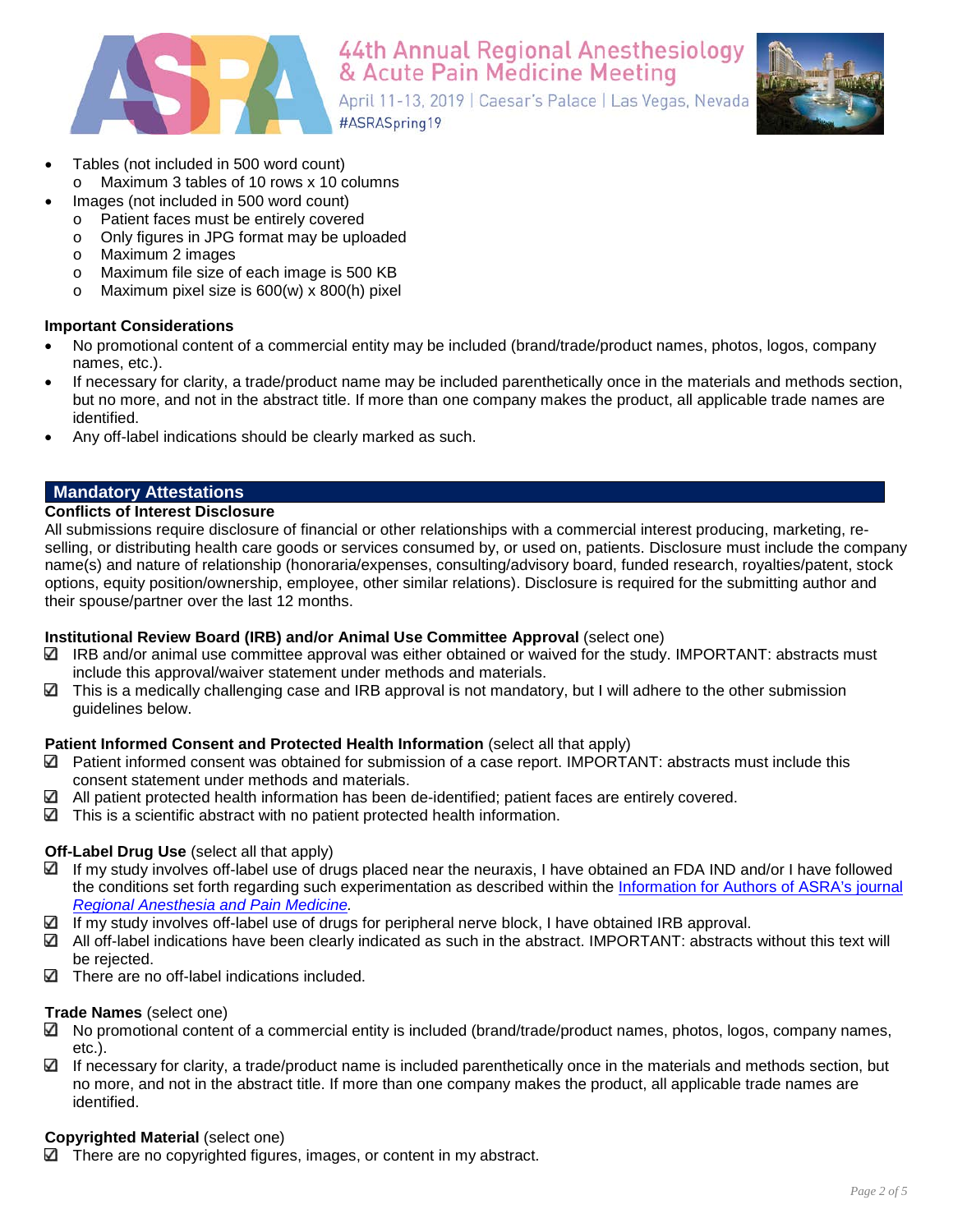



 $\Box$  If copyrighted figures, images or content are contained in my abstract, I have obtained the necessary permission from the copyright owner.

# **Other**

- $\Box$  I would like my abstract to be considered for oral presentation during the moderated poster sessions. (If not, will not be considered of Best of Meeting awards)
- $\Box$  I am a resident or fellow, ASRA member, and would like to be considered for a travel award. (ASRA membership is required for award eligibility. [Join now.](https://www.asra.com/join-us))

#### **Agreement and Submission**

- $\Box$  I reviewed this abstract and all information is correct. I accept that the content of this abstract cannot be modified or corrected after final submission; I am aware that it will be published exactly as submitted.
- $\Box$  I and all others listed as (co-)authors contributed substantively to the writing, review, and work described by this abstract, and further affirm that it was not prepared or written by anyone not listed as an author.
- $\Box$  I am the sole owner and/or have the rights of all the information and content. The publication of the abstract does not infringe any third party rights including, but not limited to, intellectual property rights. I herewith grant ASRA a royalty-free, perpetual, irrevocable nonexclusive license to use, reproduce, publish, translate, distribute, and display the abstract content.
- $\Box$  Submission of the abstract constitutes my consent to print and/or electronic publication (e.g. meeting website, program, other promotions, etc.)
- $\Box$  The submitting author is responsible for informing the other authors about the status of the abstract.
- It is the author's responsibility to maintain necessary documentation for all attestations (IRB approval/waiver, patient informed consent, copyright, etc.). ASRA is not liable for any issues arising from improper documentation.
- I understand that my abstract may be immediately rejected and/or removed from any publication if it does not thoroughly comply with all of the above requirements.

#### **Review and Grading Process**

Abstracts are blind reviewed by at minimum 2 committee members and are graded using a 3 to 1 scale, with 3 being "must accept and consider for best of meeting", 2 being "accept" and one 1 being "reject" (reason for rejection to be briefly stated). The ASRA committee performing the review and selecting abstracts for presentation is identified based on the abstract category.

#### • **Scientific Abstracts**

- o Research Committee
- o Support from the Scientific/Education Committee members with expertise in each field as necessary

# • **Medically Challenging Cases**

o Scientific/Education Planning Committee

The ASRA committee review and ranking of abstract submissions does not constitute peer review and should not be interpreted as such. Notification regarding the status (accepted for poster presentation or rejected) will be sent to the abstract author approximately 2 months prior to the meeting. Some submitted abstracts may not be accepted based on their quality or space limitations at the meeting venue.

#### **Reviewer Checklist**

Reviewers will complete the checklist below to verify that all requirements are integrated into the submitted abstract. Abstracts not complying with all requirements will be automatically rejected. There will be no revision and resubmission period or process.

Submission Requirements:

- $\Box$  The abstract is correctly categorized.
- $\Box$  The abstract is incorrectly categorized and should be re-categorized (see comments).
- $\Box$  All abstract content areas are thoroughly completed.
- $□$  Conflicts of interest disclosure and financial support have been declared.
- $\boxtimes$  IRB, animal use committee, and/or patient informed consent stated or waived, as necessary.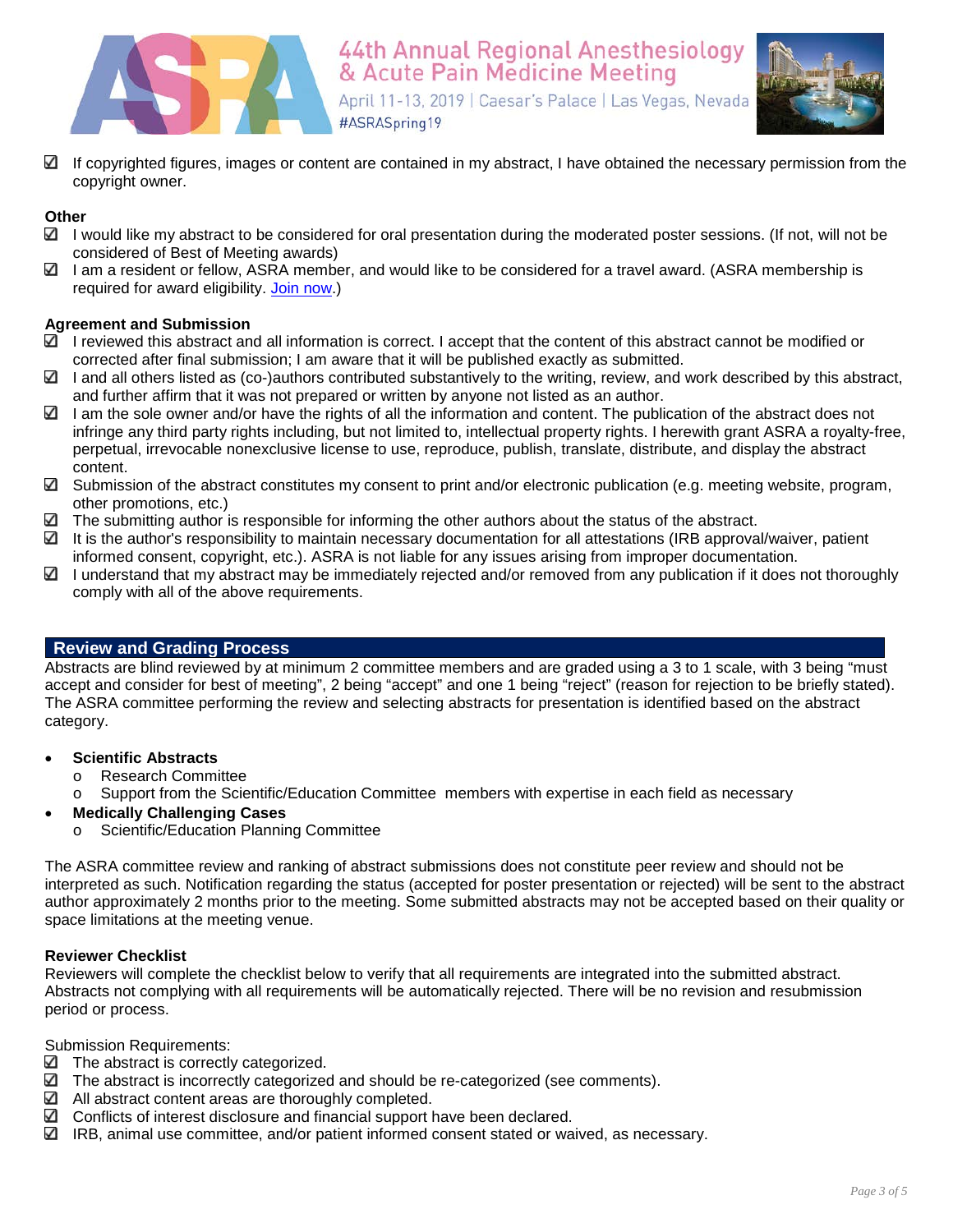



- If off-label use, proper approval obtained (IND and/or IRB) and/or follows conditions set forth regarding such experimentation as described within the [Information for Authors of ASRA's journal](http://edmgr.ovid.com/rapm/accounts/ifauth.htm#drugs) *Regional Anesthesia and Pain [Medicine.](http://edmgr.ovid.com/rapm/accounts/ifauth.htm#drugs)*
- Any off-label indications have been clearly marked as such.
- $\boxtimes$  No promotional content has been used (brand/trade names, logos, ultrasound logos, etc.). If necessary for clarity, a trade/product name is included parenthetically once in the Materials and Methods section, but no more, and not in the abstract title. If more than one company makes the product, all applicable trade names are identified.
- $\boxtimes$  Copyright permission obtained, if necessary.

Scoring:

- $\boxtimes$  3: Accept and consider for oral presentation and best of meeting
- 2: Accept
- 1: Reject
- $\Box$  Comments, reasons for rejection, or re-categorization: (open text box)
- Incorrectly categorized; Recategorize to Scientific Abstract
- Incorrectly categorized; Recategorize to Medically Challenging Case

# **Presentation during Meeting**

#### **ePoster Fee**

ASRA does not charge a fee to submit an abstract. However, \$75 will be charged for each abstract actually accepted for ePoster presentation. This payment is non-refundable and partially offsets ASRA's cost for abstract presentation in the ePoster format. This ePoster fee is generally less expensive than printing a poster; printed posters are not accepted (except for the best of meeting abstracts, see award section below). The ePoster fee will be charged after abstract acceptance and upon online submission of the ePoster.

#### **Meeting Pre-Registration**

Only abstracts/ePosters by authors who register no later than the ePoster submission deadline will be included in the final program and meeting materials. Meeting registration is refundable according to the meeting cancellation policy.

#### **Eligibility**

Only authors listed on the submitted abstract may present onsite during the meeting. Investigators who have abstracts approved for presentation but fail to attend the meeting three years in a row will be prohibited from submitting abstracts for the following two years.

#### **ePoster Display**

All abstracts accepted for poster presentation during the annual meeting will be available onsite each day using ePoster technology. Multiple plasma screens will be available in a clearly identified viewing area. Authors will have 10-15 minutes for scheduled presentation, grouped by category and subcategory as much as possible. The ePosters will not be formally moderated during general viewing hours.

#### **Moderated Poster Sessions**

Upon submission, authors will have the option to indicate if they would like to be considered for oral presentation during the annual meeting. The maximum number of moderated sessions will be determined by the project management team based on program organization and meeting space; ASRA will provide as many opportunities as possible. Moderated poster sessions will include at least one dedicated session for medically challenging cases. All other sessions will be allocated for presentation of scientific abstracts; these sessions will be structured according to category and subcategory as much as possible. The final number of presentations will be based on the quality of submitted abstracts. Posters will be moderated at various times by various moderators. 9 to 12 abstracts will be assigned per session. Each presenter will be allocated maximum 10 minutes per poster (5 minutes presentation and 5 minutes discussion).

# **Awards**

#### **Eligibility**

Membership in ASRA is not required to submit an abstract. However, only abstracts submitted by ASRA members will be considered for the best of meeting awards.